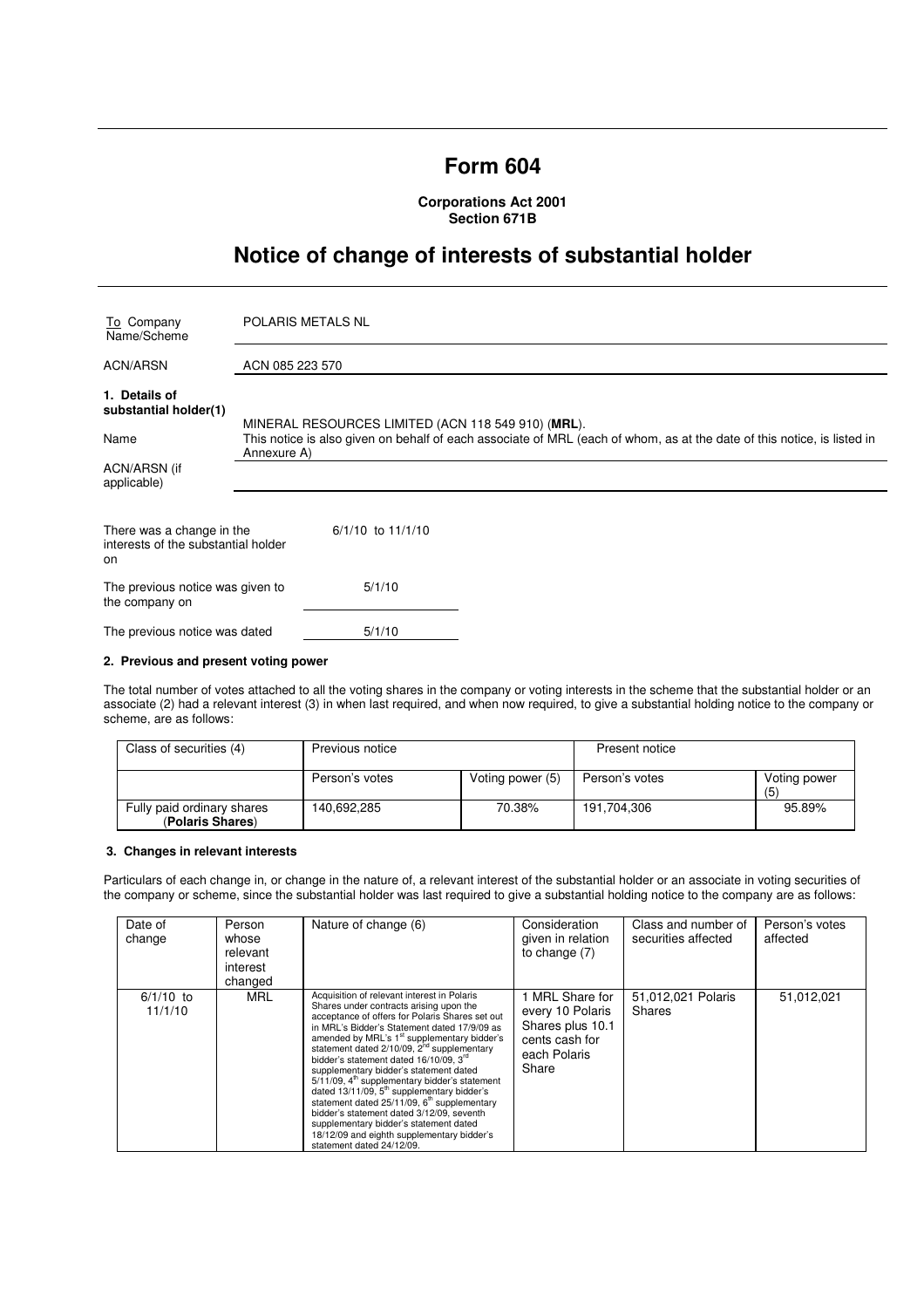### **4. Present relevant interests**

Particulars of each relevant interest of the substantial holder in voting securities after the change are as follows:

| Holder of<br>relevant<br>interest | Registered holder of<br>securities                                             | Person entitled to be<br>registered as holder (8)                 | Nature of relevant interest (6)                                                                                                                   | Class and<br>number of<br>securities | Person's<br>votes |
|-----------------------------------|--------------------------------------------------------------------------------|-------------------------------------------------------------------|---------------------------------------------------------------------------------------------------------------------------------------------------|--------------------------------------|-------------------|
| MRL                               | Various persons<br>who accepted offers<br>referred to in<br>paragraph 3 above. | MRL (subject to<br>contracts referred to in<br>paragraph 3 above) | Relevant interest under Section<br>608(8) of the Corporations Act as<br>a result of acceptance of the offers<br>referred to in paragraph 3 above. | 191.704.306<br>Polaris<br>Shares     | 191.704.306       |

#### **5. Changes in association**

**The persons who have become associates (2) of, ceased to be associates of, or have changed the nature of their association (9) with, the substantial holder in relation to voting interests in the company or scheme are as follows:** 

| $\cdots$<br>ימ<br>ACN/AH<br>and<br>licable:<br>Name<br>ווסו<br>$-1111$<br>. . | ciation<br>Nai.<br>nt |
|-------------------------------------------------------------------------------|-----------------------|
| Nil                                                                           |                       |

#### **6. Addresses**

The addresses of persons named in this form are:

|     | Name                            | Address                                            |
|-----|---------------------------------|----------------------------------------------------|
|     | Mineral<br>Limited<br>Resources | . Bibra Lake WA 6163<br>25 Wellard Street,         |
|     | Polaris Metals NL               | WA 6005<br>, 1109 Hay Street, West Perth,<br>Level |
| - - |                                 |                                                    |

# **Signature**

print name Bruce Goulds capacity Company Secretary of Mineral Resources Limited and duly authorised representative of the entities listed in Annexure A **sign here** Fer. date 11 / 1 / 2010

### **DIRECTIONS**

- (1) If there are a number of substantial holders with similar or related relevant interests (eg. a corporation and its related corporations, or the manager and trustee of an equity trust), the names could be included in an annexure to the form. If the relevant interests of a group of persons are essentially similar, they may be referred to throughout the form as a specifically named group if the membership of each group, with the names and addresses of members is clearly set out in paragraph 6 of the form.
- (2) See the definition of "associate" in section 9 of the Corporations Act 2001.
- (3) See the definition of "relevant interest" in sections 608 and 671B(7) of the Corporations Act 2001.
- (4) The voting shares of a company constitute one class unless divided into separate classes.
- (5) The person's votes divided by the total votes in the body corporate or scheme multiplied by 100.
- (6) Include details of:
	- (a) any relevant agreement or other circumstances because of which the change in relevant interest occurred. If subsection 671B(4) applies, a copy of any document setting out the terms of any relevant agreement, and a statement by the person giving full and accurate details of any contract, scheme or arrangement, must accompany this form, together with a written statement certifying this contract, scheme or arrangement; and
	- (b) any qualification of the power of a person to exercise, control the exercise of, or influence the exercise of, the voting powers or disposal of the securities to which the relevant interest relates (indicating clearly the particular securities to which the qualification applies).

See the definition of "relevant agreement" in section 9 of the Corporations Act 2001.

- (7) Details of the consideration must include any and all benefits, money and other, that any person from whom a relevant interest was acquired has, or may, become entitled to receive in relation to that acquisition. Details must be included even if the benefit is conditional on the happening or not of a contingency. Details must be included of any benefit paid on behalf of the substantial holder or its associate in relation to the acquisitions, even if they are not paid directly to the person from whom the relevant interest was acquired.
- (8) If the substantial holder is unable to determine the identify of the person (eg. if the relevant interest arises because of an option) write "unknown".
- (9) Give details, if appropriate, of the present association and any change in that association since the last substantial holding notice.